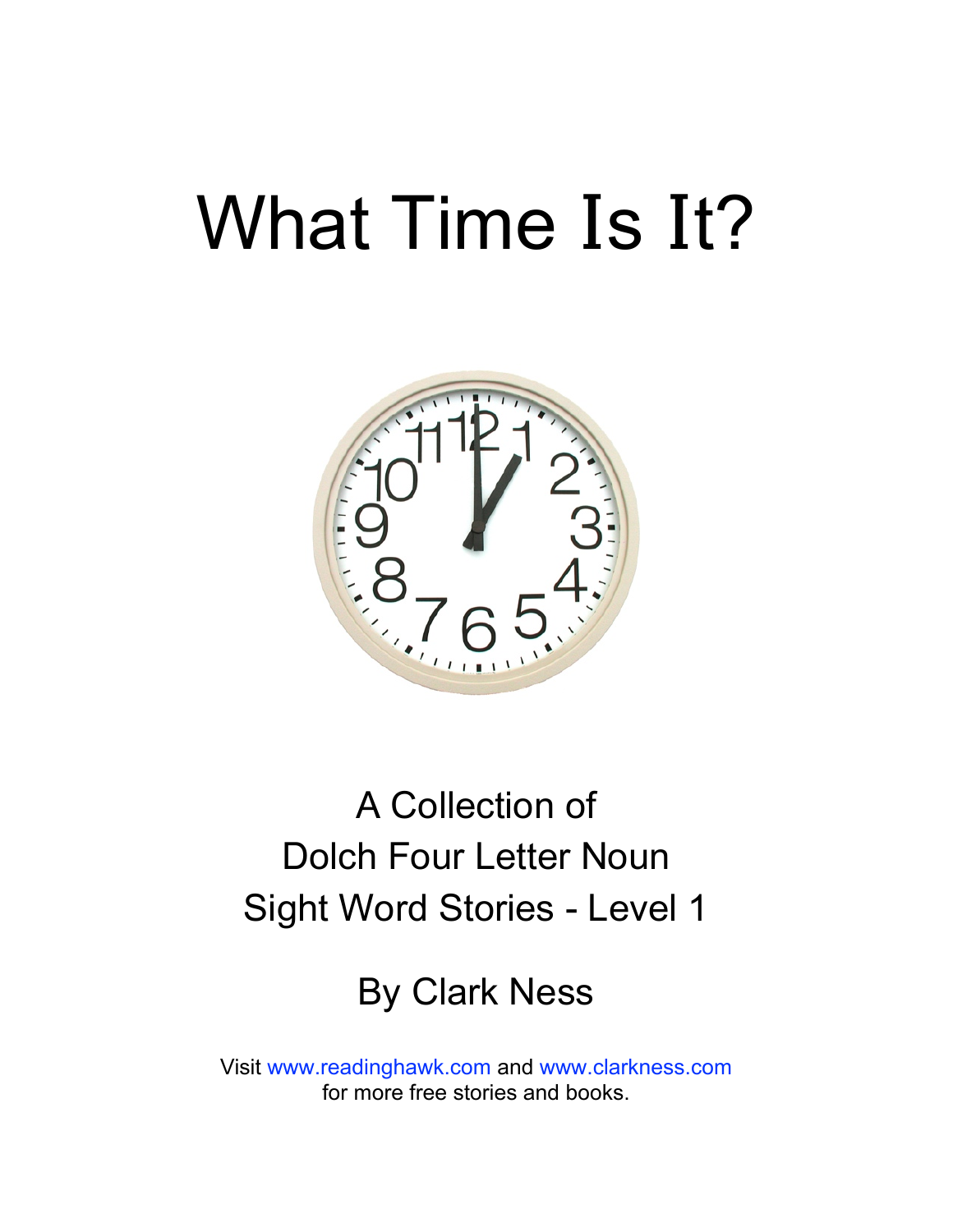

#### What Time **I**s **I**t?

#### "What time is it?" said the boy.

New words in Dolch Four Letter Noun Sight Words Level 1: back, home, time, ways

Words in Dolch Four Letter Noun Sight Words Level 1: a, all, am, and, are, at, ate, away, back, be, bed, big, black, blue, boy, box, brown, but, came, can, car, cat, come, cow, day, did, do, dog, down, eat, egg, eye, find, for, four, funny, get, go, good, have, he, help, here, home, I, in, into, is, it, jump, leg, like, little, look, make, man, me, men, must, my, new, no, not, now, on, one, our, out, pig, play, please, pretty, ran, red, ride, run, said, saw, say, see, she, so, soon, sun, that, the, there, they, this, three, time, to, too, top, toy, two, under, up, want, was, way, ways, we, well, went, what, where, white, who, will, with, yes, yellow, you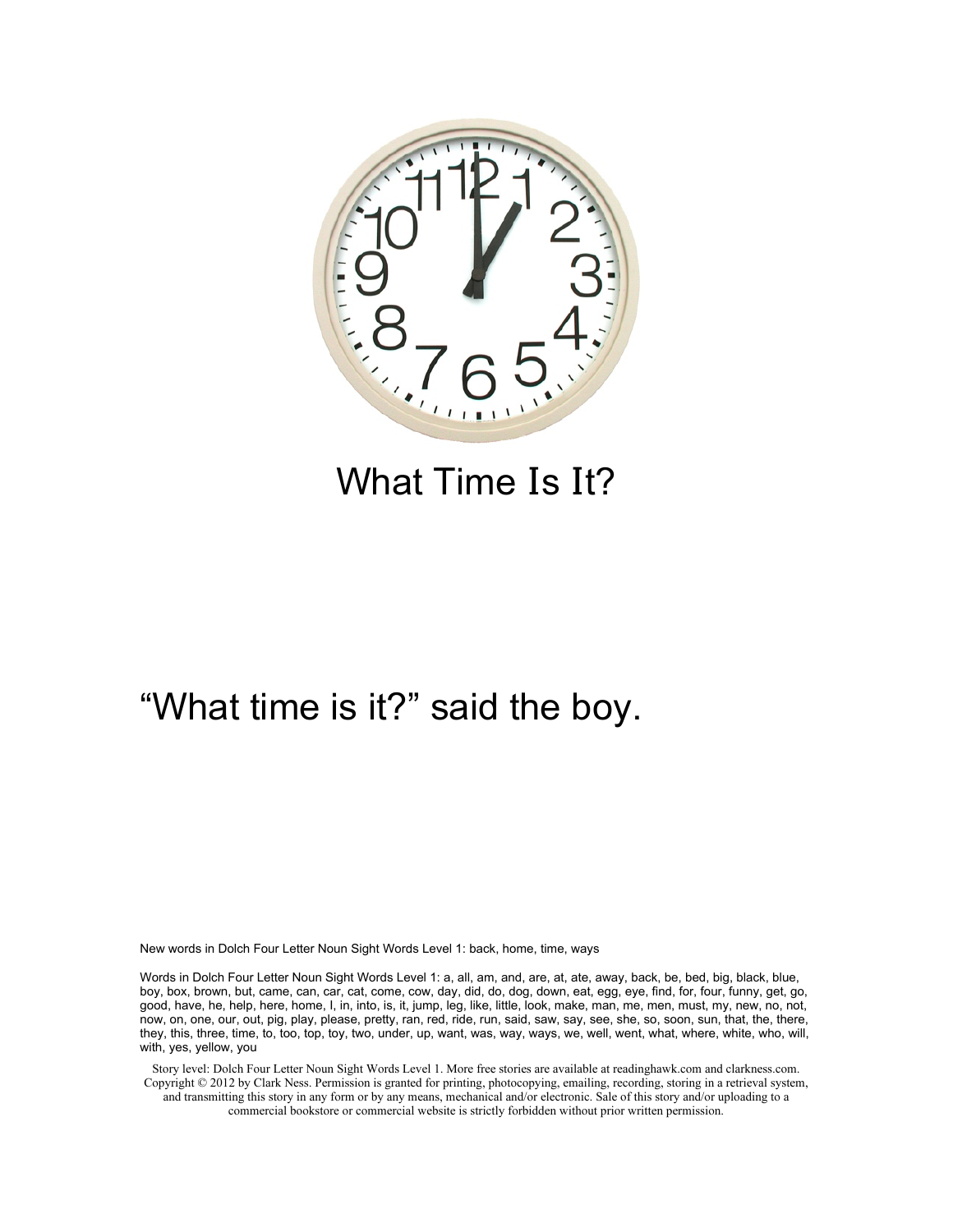

#### Is it Time to Eat?

#### "Is it time to eat?" said the boy.

New words in Dolch Four Letter Noun Sight Words Level 1: back, home, time, ways

Words in Dolch Four Letter Noun Sight Words Level 1: a, all, am, and, are, at, ate, away, back, be, bed, big, black, blue, boy, box, brown, but, came, can, car, cat, come, cow, day, did, do, dog, down, eat, egg, eye, find, for, four, funny, get, go, good, have, he, help, here, home, I, in, into, is, it, jump, leg, like, little, look, make, man, me, men, must, my, new, no, not, now, on, one, our, out, pig, play, please, pretty, ran, red, ride, run, said, saw, say, see, she, so, soon, sun, that, the, there, they, this, three, time, to, too, top, toy, two, under, up, want, was, way, ways, we, well, went, what, where, white, who, will, with, yes, yellow, you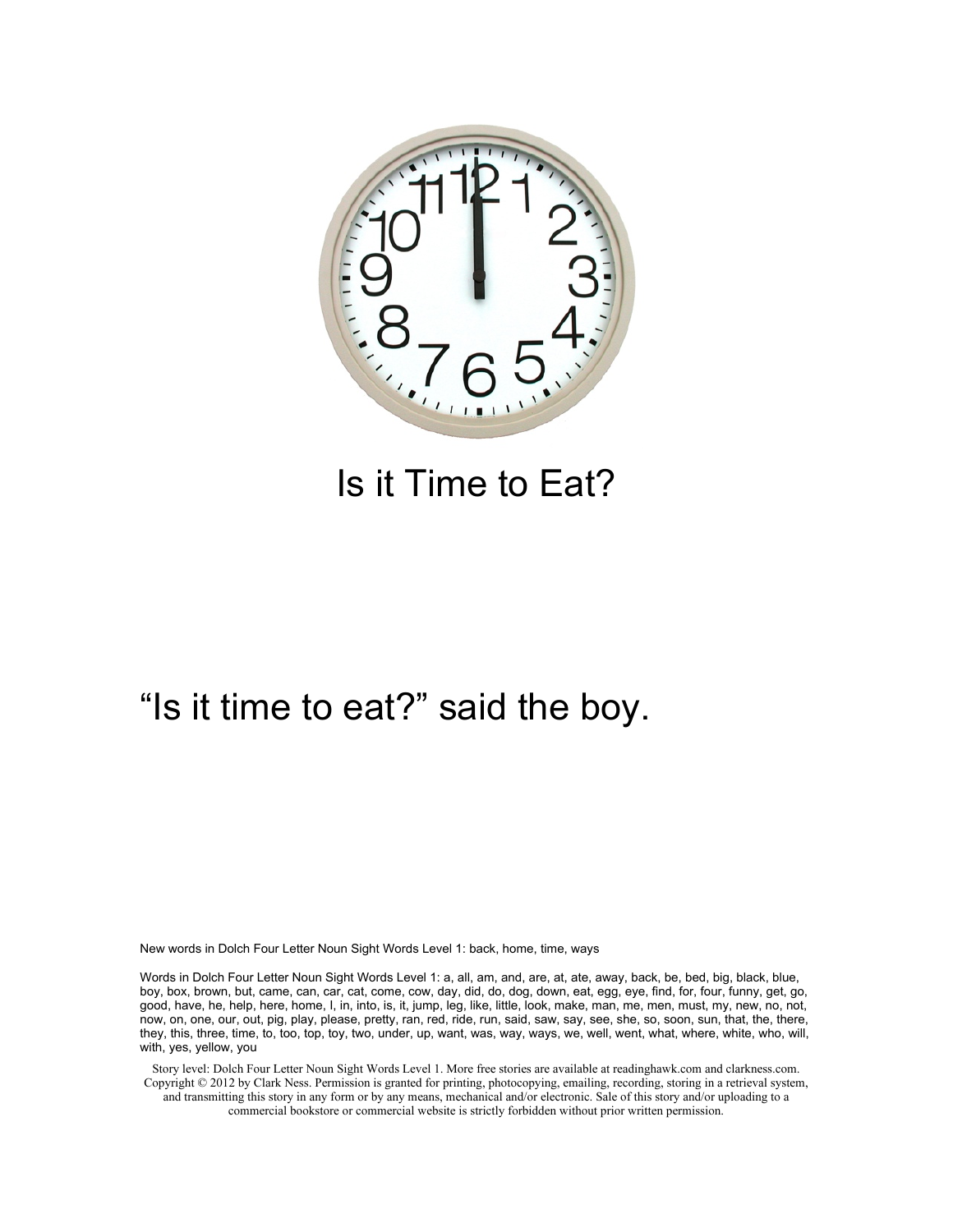

#### New Home

#### "This is my new home," said the boy.

New words in Dolch Four Letter Noun Sight Words Level 1: back, home, time, ways

Words in Dolch Four Letter Noun Sight Words Level 1: a, all, am, and, are, at, ate, away, back, be, bed, big, black, blue, boy, box, brown, but, came, can, car, cat, come, cow, day, did, do, dog, down, eat, egg, eye, find, for, four, funny, get, go, good, have, he, help, here, home, I, in, into, is, it, jump, leg, like, little, look, make, man, me, men, must, my, new, no, not, now, on, one, our, out, pig, play, please, pretty, ran, red, ride, run, said, saw, say, see, she, so, soon, sun, that, the, there, they, this, three, time, to, too, top, toy, two, under, up, want, was, way, ways, we, well, went, what, where, white, who, will, with, yes, yellow, you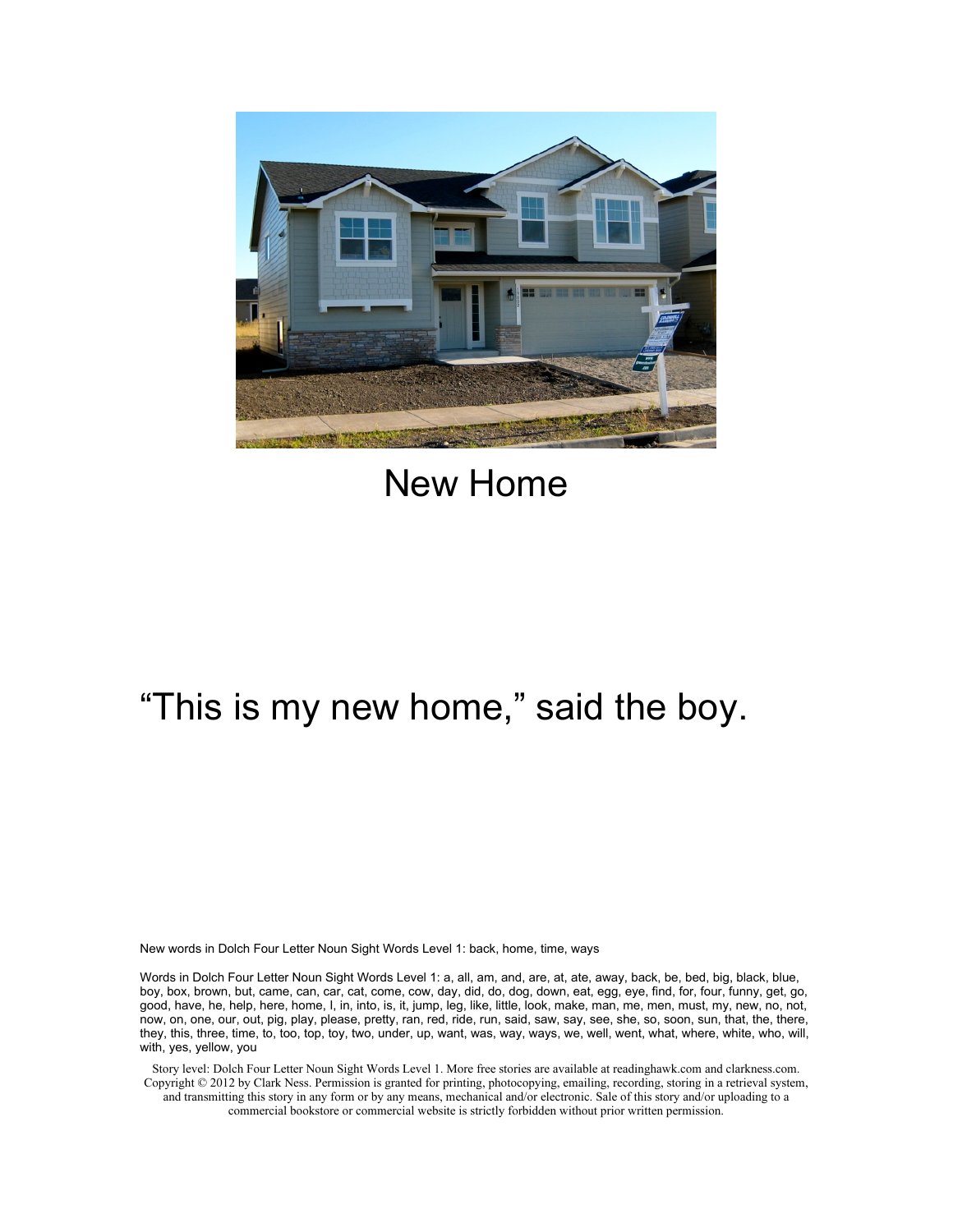

#### Not My Home

#### "This is not my home," said the boy.

New words in Dolch Four Letter Noun Sight Words Level 1: back, home, time, ways

Words in Dolch Four Letter Noun Sight Words Level 1: a, all, am, and, are, at, ate, away, back, be, bed, big, black, blue, boy, box, brown, but, came, can, car, cat, come, cow, day, did, do, dog, down, eat, egg, eye, find, for, four, funny, get, go, good, have, he, help, here, home, I, in, into, is, it, jump, leg, like, little, look, make, man, me, men, must, my, new, no, not, now, on, one, our, out, pig, play, please, pretty, ran, red, ride, run, said, saw, say, see, she, so, soon, sun, that, the, there, they, this, three, time, to, too, top, toy, two, under, up, want, was, way, ways, we, well, went, what, where, white, who, will, with, yes, yellow, you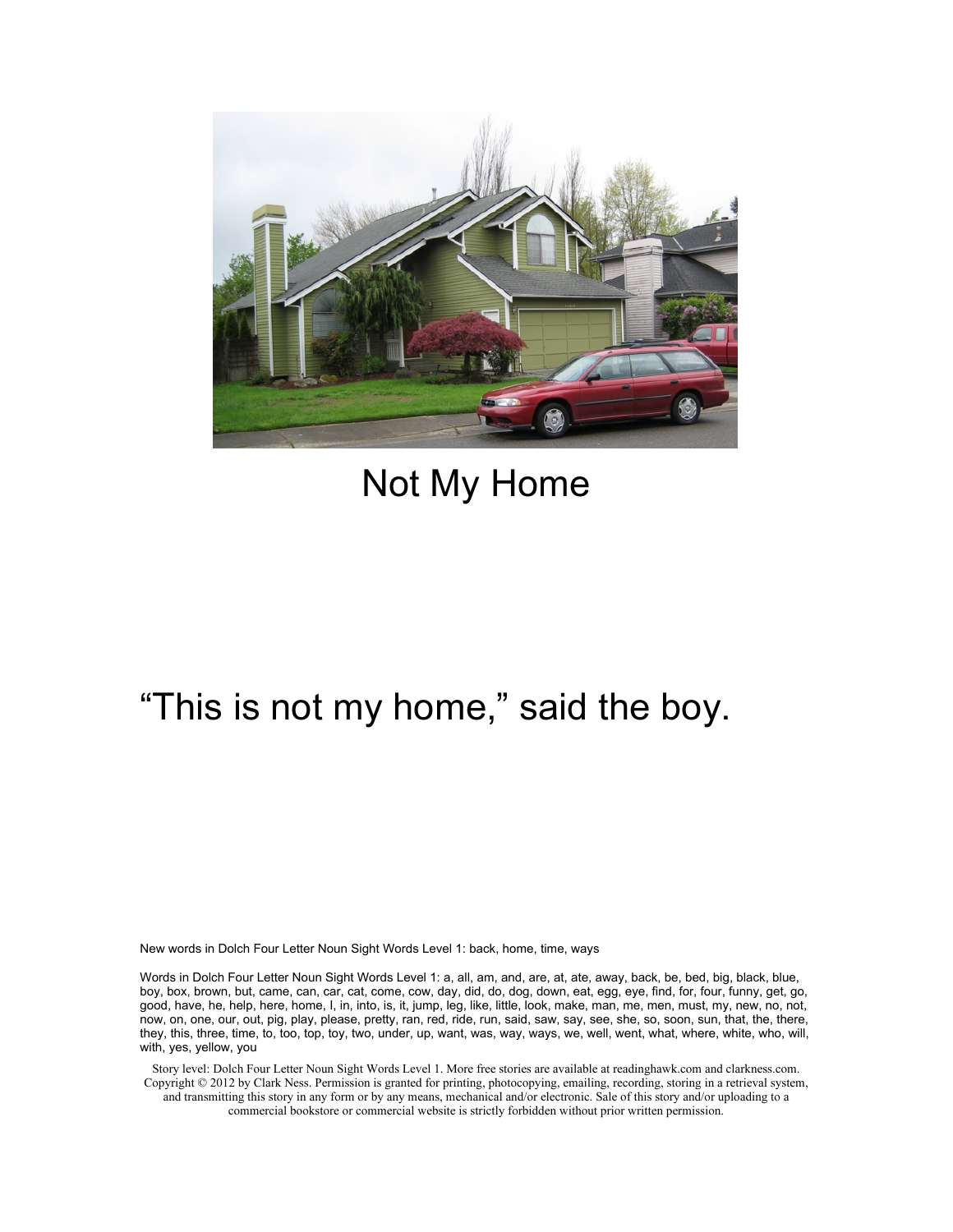

#### Back to Bed

#### "I went back to bed," said the boy.

New words in Dolch Four Letter Noun Sight Words Level 1: back, home, time, ways

Words in Dolch Four Letter Noun Sight Words Level 1: a, all, am, and, are, at, ate, away, back, be, bed, big, black, blue, boy, box, brown, but, came, can, car, cat, come, cow, day, did, do, dog, down, eat, egg, eye, find, for, four, funny, get, go, good, have, he, help, here, home, I, in, into, is, it, jump, leg, like, little, look, make, man, me, men, must, my, new, no, not, now, on, one, our, out, pig, play, please, pretty, ran, red, ride, run, said, saw, say, see, she, so, soon, sun, that, the, there, they, this, three, time, to, too, top, toy, two, under, up, want, was, way, ways, we, well, went, what, where, white, who, will, with, yes, yellow, you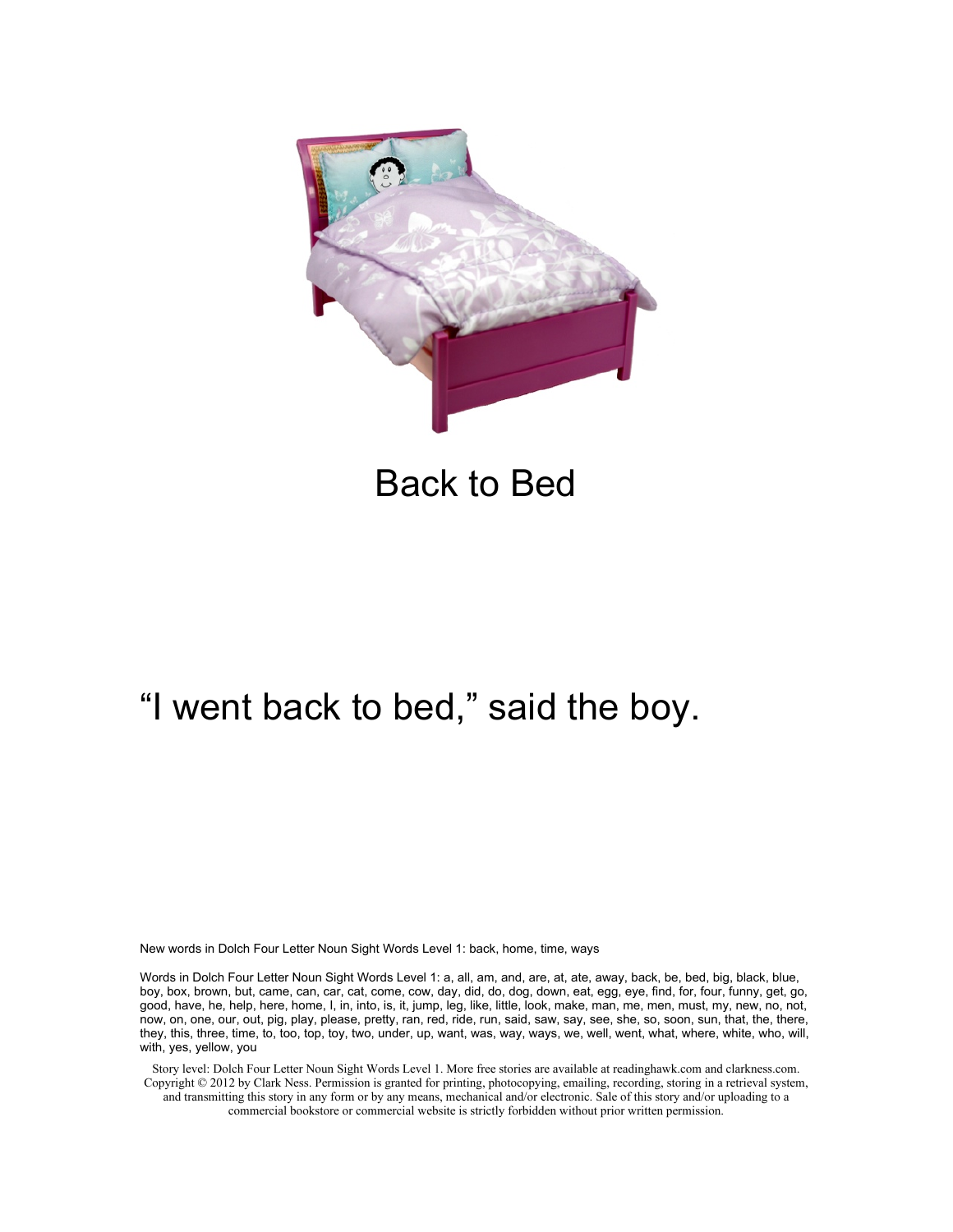

#### She Went Back to Bed

#### "She went back to bed," said the boy.

New words in Dolch Four Letter Noun Sight Words Level 1: back, home, time, ways

Words in Dolch Four Letter Noun Sight Words Level 1: a, all, am, and, are, at, ate, away, back, be, bed, big, black, blue, boy, box, brown, but, came, can, car, cat, come, cow, day, did, do, dog, down, eat, egg, eye, find, for, four, funny, get, go, good, have, he, help, here, home, I, in, into, is, it, jump, leg, like, little, look, make, man, me, men, must, my, new, no, not, now, on, one, our, out, pig, play, please, pretty, ran, red, ride, run, said, saw, say, see, she, so, soon, sun, that, the, there, they, this, three, time, to, too, top, toy, two, under, up, want, was, way, ways, we, well, went, what, where, white, who, will, with, yes, yellow, you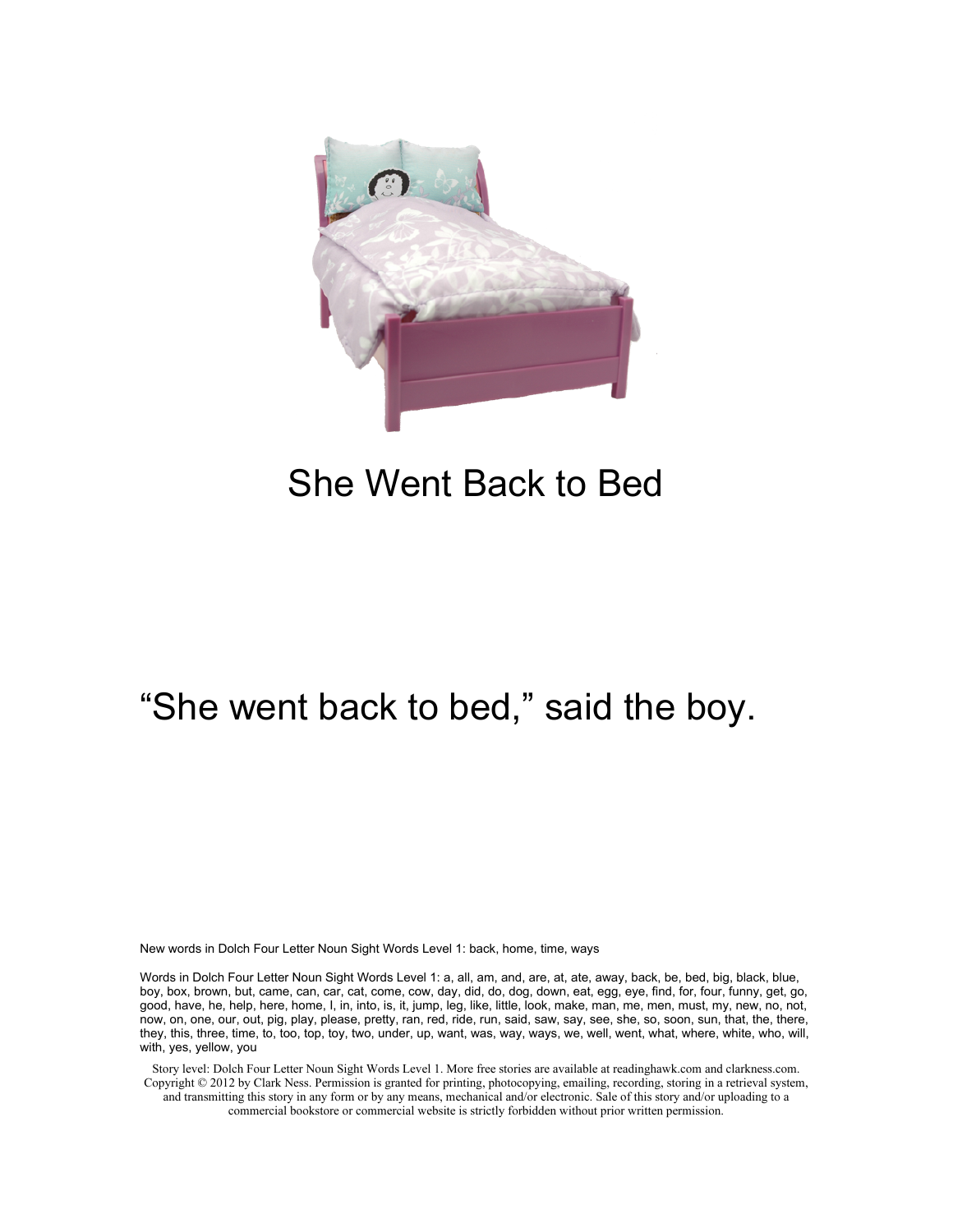

Two Ways

## Here are two ways to look at  $\Box$

New words in Dolch Four Letter Noun Sight Words Level 1: back, home, time, ways

Words in Dolch Four Letter Noun Sight Words Level 1: a, all, am, and, are, at, ate, away, back, be, bed, big, black, blue, boy, box, brown, but, came, can, car, cat, come, cow, day, did, do, dog, down, eat, egg, eye, find, for, four, funny, get, go, good, have, he, help, here, home, I, in, into, is, it, jump, leg, like, little, look, make, man, me, men, must, my, new, no, not, now, on, one, our, out, pig, play, please, pretty, ran, red, ride, run, said, saw, say, see, she, so, soon, sun, that, the, there, they, this, three, time, to, too, top, toy, two, under, up, want, was, way, ways, we, well, went, what, where, white, who, will, with, yes, yellow, you